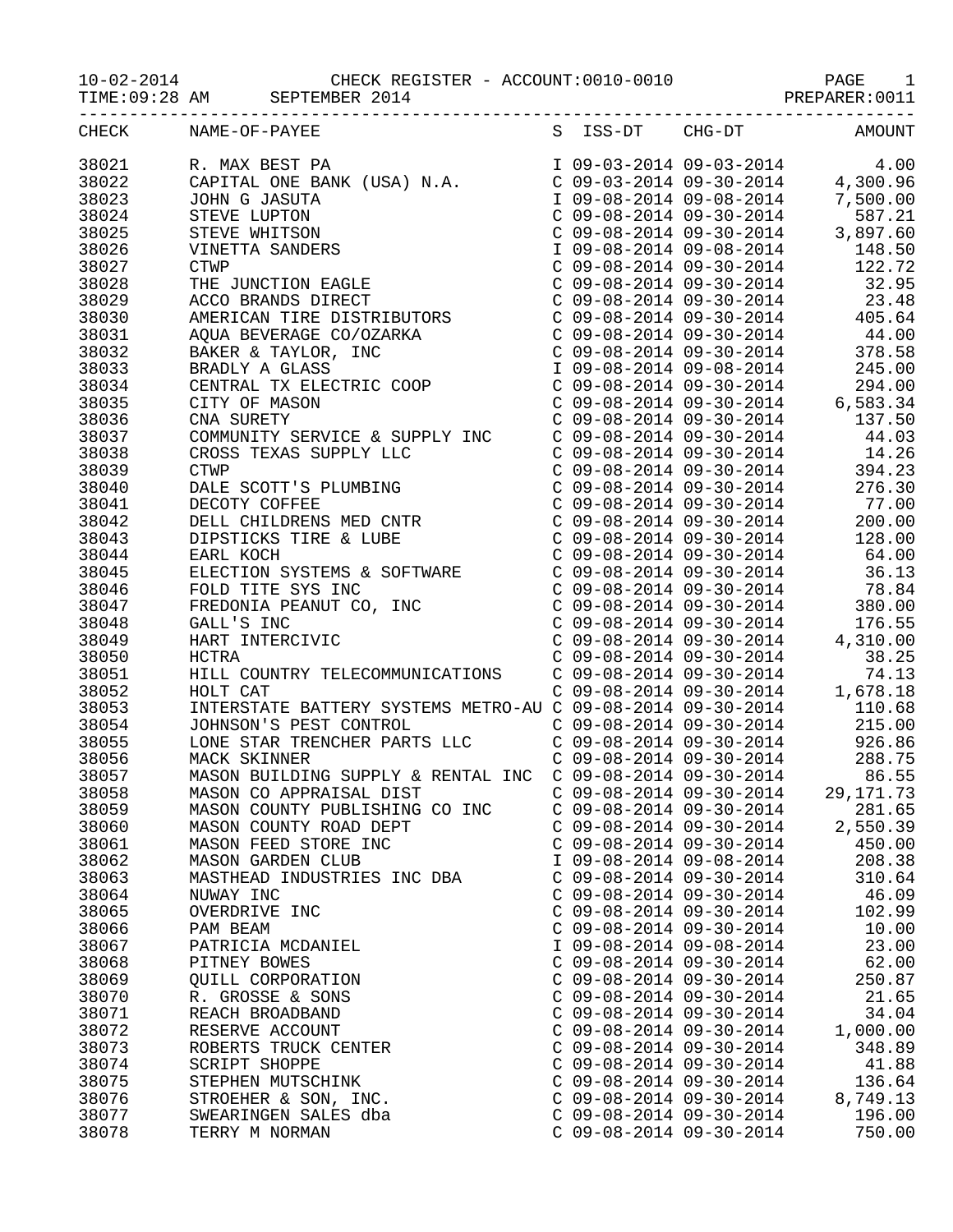10-02-2014 CHECK REGISTER - ACCOUNT:0010-0010 PAGE 2

|                |                      | TIME:09:28 AM SEPTEMBER 2014                                                                                                                                                                                                                                          |                                                        |                                                                                                                                                                                                                                                             |
|----------------|----------------------|-----------------------------------------------------------------------------------------------------------------------------------------------------------------------------------------------------------------------------------------------------------------------|--------------------------------------------------------|-------------------------------------------------------------------------------------------------------------------------------------------------------------------------------------------------------------------------------------------------------------|
| CHECK          |                      |                                                                                                                                                                                                                                                                       |                                                        |                                                                                                                                                                                                                                                             |
| 38079          |                      | NAME-OF-PAYEE<br>TRACI ENIX<br>TX ASSOC OF COUNTIES<br>TX STATE LIB & ARCHIVES COMM<br>VERIZON SOUTHWEST<br>VERIZON SOUTHWEST<br>WALMART<br>WATSON AUTO PARTS INC<br>WEBER CHEVRON<br>WEST CENTRAL WIRELESS<br>XEROX CORPORATION<br>ZESCH & PICKETT<br>BOB ETTER<br>D |                                                        |                                                                                                                                                                                                                                                             |
| 38080          |                      |                                                                                                                                                                                                                                                                       |                                                        |                                                                                                                                                                                                                                                             |
| 38081          |                      |                                                                                                                                                                                                                                                                       |                                                        |                                                                                                                                                                                                                                                             |
| 38082          |                      |                                                                                                                                                                                                                                                                       |                                                        |                                                                                                                                                                                                                                                             |
| 38083          |                      |                                                                                                                                                                                                                                                                       | $C$ 09-08-2014 09-30-2014                              | 393.15                                                                                                                                                                                                                                                      |
| 38084          |                      |                                                                                                                                                                                                                                                                       |                                                        |                                                                                                                                                                                                                                                             |
| 38085          |                      |                                                                                                                                                                                                                                                                       |                                                        | $\begin{tabular}{lllllllll} \texttt{I} & 09-08-2014 & 09-08-2014 & & 26.82 \\ \texttt{C} & 09-08-2014 & 09-30-2014 & & 442.87 \\ \texttt{C} & 09-08-2014 & 09-30-2014 & & 147.18 \\ \end{tabular}$                                                          |
| 38086          |                      |                                                                                                                                                                                                                                                                       |                                                        |                                                                                                                                                                                                                                                             |
| 38087          |                      |                                                                                                                                                                                                                                                                       |                                                        | $C$ 09-08-2014 09-30-2014 269.34                                                                                                                                                                                                                            |
| 38088          |                      |                                                                                                                                                                                                                                                                       | $C$ 09-08-2014 09-30-2014                              | 276.56                                                                                                                                                                                                                                                      |
| 38089          |                      |                                                                                                                                                                                                                                                                       | $C$ 09-08-2014 09-30-2014                              | 185.00                                                                                                                                                                                                                                                      |
| 38090          |                      |                                                                                                                                                                                                                                                                       |                                                        | $\begin{tabular}{lllllllll} $\texttt{C} & 09-10-2014 & 09-30-2014 & & & 7.65 \\ $\texttt{C} & 09-10-2014 & 09-30-2014 & & & 28.98 \\ $\texttt{C} & 09-10-2014 & 09-30-2014 & & & 25.30 \\ $\texttt{I} & 09-10-2014 & 09-10-2014 & & & 385.12 \end{tabular}$ |
| 38091          |                      |                                                                                                                                                                                                                                                                       |                                                        |                                                                                                                                                                                                                                                             |
| 38092          |                      |                                                                                                                                                                                                                                                                       |                                                        |                                                                                                                                                                                                                                                             |
| 38093          |                      |                                                                                                                                                                                                                                                                       |                                                        |                                                                                                                                                                                                                                                             |
| 38094          |                      |                                                                                                                                                                                                                                                                       |                                                        | C $09-10-2014$ $09-30-2014$ 521.47                                                                                                                                                                                                                          |
| 38095          |                      |                                                                                                                                                                                                                                                                       |                                                        |                                                                                                                                                                                                                                                             |
| 38096          |                      |                                                                                                                                                                                                                                                                       |                                                        |                                                                                                                                                                                                                                                             |
| 38097          |                      |                                                                                                                                                                                                                                                                       |                                                        |                                                                                                                                                                                                                                                             |
| 38098          |                      |                                                                                                                                                                                                                                                                       |                                                        |                                                                                                                                                                                                                                                             |
| 38099          |                      | MASON COUNTY PUBLISHING CO INC                                                                                                                                                                                                                                        |                                                        | $C$ 09-11-2014 09-30-2014 27.00                                                                                                                                                                                                                             |
| 38100          |                      |                                                                                                                                                                                                                                                                       |                                                        |                                                                                                                                                                                                                                                             |
| 38101          | NCJFCJ               |                                                                                                                                                                                                                                                                       |                                                        |                                                                                                                                                                                                                                                             |
| 38102          |                      | MENARD NEWS<br>NCJFCJ<br>TEXAS MOHAIR WEEKLY<br>TLIE                                                                                                                                                                                                                  |                                                        | $\left( \begin{array}{ccc} \text{C} & 09-11-2014 & 09-30-2014 & 21.50 \\ \text{C} & 09-11-2014 & 09-30-2014 & 195.00 \\ \text{C} & 09-11-2014 & 09-30-2014 & 36.00 \\ \text{C} & 09-11-2014 & 09-30-2014 & 1,500.00 \end{array} \right)$                    |
| 38103          | TLIE                 |                                                                                                                                                                                                                                                                       |                                                        |                                                                                                                                                                                                                                                             |
| 38104          |                      |                                                                                                                                                                                                                                                                       |                                                        | $C$ 09-12-2014 09-30-2014 78,208.21                                                                                                                                                                                                                         |
| 38105          |                      |                                                                                                                                                                                                                                                                       |                                                        |                                                                                                                                                                                                                                                             |
| 38106          |                      | TLIE<br>PAYROLL CLEARING ACCOUNT<br>CIRA<br>CONSTABLE CARLOS LOPEZ<br>BETTY BRANDENBERGER<br>BONNIE BEAM<br>CINDY JONES<br>CYNTHIA JAQUEZ<br>JONES MCCLURE PUBLISHING<br>RANDY STOCKBRIDGE<br>CANCER CARE NETWORK OF S.TX.<br>FRONTERA HEATHCARE NET                  |                                                        | C 09-12-2014 09-30-2014 20.00<br>C 09-16-2014 09-30-2014 70.00<br>C 09-17-2014 09-30-2014 122.50<br>C 09-17-2014 09-30-2014 123.33                                                                                                                          |
| 38107          |                      |                                                                                                                                                                                                                                                                       |                                                        |                                                                                                                                                                                                                                                             |
| 38108          |                      |                                                                                                                                                                                                                                                                       |                                                        |                                                                                                                                                                                                                                                             |
| 38109          |                      |                                                                                                                                                                                                                                                                       | $C$ 09-17-2014 09-30-2014                              | 123.33                                                                                                                                                                                                                                                      |
| 38110          |                      |                                                                                                                                                                                                                                                                       |                                                        | $C$ 09-18-2014 09-30-2014 40.00                                                                                                                                                                                                                             |
| 38111          |                      |                                                                                                                                                                                                                                                                       |                                                        |                                                                                                                                                                                                                                                             |
| 38112          |                      |                                                                                                                                                                                                                                                                       |                                                        | C 09-18-2014 09-30-2014 77.70<br>C 09-18-2014 09-30-2014 40.00<br>C 09-22-2014 09-30-2014 52.70<br>C 09-22-2014 09-30-2014 211.66                                                                                                                           |
| 38113          |                      |                                                                                                                                                                                                                                                                       |                                                        |                                                                                                                                                                                                                                                             |
| 38114          |                      |                                                                                                                                                                                                                                                                       |                                                        |                                                                                                                                                                                                                                                             |
| 38115          |                      |                                                                                                                                                                                                                                                                       | I 09-22-2014 09-22-2014                                | 400.00                                                                                                                                                                                                                                                      |
| 38116          |                      | SCOTT AND WHITE CLINIC                                                                                                                                                                                                                                                | $C$ 09-22-2014 09-30-2014                              | 33.95                                                                                                                                                                                                                                                       |
| 38117          |                      | SCOTT WHITE MEMORIAL HOSP                                                                                                                                                                                                                                             | $C$ 09-22-2014 09-30-2014                              | 47.86                                                                                                                                                                                                                                                       |
| 38118          | <b>SCRIPT SHOPPE</b> |                                                                                                                                                                                                                                                                       | $C$ 09-22-2014 09-30-2014                              | 218.57                                                                                                                                                                                                                                                      |
| 38119          |                      | 72 DEGREES AIR CONDITIONING HEATING C 09-22-2014 09-30-2014                                                                                                                                                                                                           |                                                        | 2,895.00                                                                                                                                                                                                                                                    |
| 38120          |                      | APPLIED CONCEPTS, INC                                                                                                                                                                                                                                                 | $C$ 09-22-2014 09-30-2014                              | 187.50                                                                                                                                                                                                                                                      |
| 38121          |                      | AR MANAGEMENT & SOLUTIONS LLC                                                                                                                                                                                                                                         | I 09-22-2014 09-22-2014                                | 688.06                                                                                                                                                                                                                                                      |
| 38122          |                      | BAKER & TAYLOR, INC                                                                                                                                                                                                                                                   | $C$ 09-22-2014 09-30-2014                              | 798.56                                                                                                                                                                                                                                                      |
| 38123          |                      | BOUND TREE MEDICAL, LLC                                                                                                                                                                                                                                               | $C$ 09-22-2014 09-30-2014                              | 1,348.45                                                                                                                                                                                                                                                    |
| 38124          |                      | CALIFORNIA CONTRACTORS SUPPLIES INC C 09-22-2014 09-30-2014                                                                                                                                                                                                           |                                                        | 95.85                                                                                                                                                                                                                                                       |
| 38125<br>38126 |                      | CENTURYLINK QCC                                                                                                                                                                                                                                                       | $C$ 09-22-2014 09-30-2014<br>$C$ 09-22-2014 09-30-2014 | 81.36<br>118.00                                                                                                                                                                                                                                             |
| 38127          | CIRA                 | CHAMPION PLUMBING INC                                                                                                                                                                                                                                                 | I 09-22-2014 09-22-2014                                | 24.00                                                                                                                                                                                                                                                       |
| 38128          | CODY BRIDGES         |                                                                                                                                                                                                                                                                       | $C$ 09-22-2014 09-30-2014                              | 135.16                                                                                                                                                                                                                                                      |
| 38129          |                      | CONCHO VALLEY COUNCIL OF GOV                                                                                                                                                                                                                                          | $C$ 09-22-2014 09-30-2014                              | 3,500.00                                                                                                                                                                                                                                                    |
| 38130          |                      | DOLLAR GENERAL-CHARGED SALES                                                                                                                                                                                                                                          | $C$ 09-22-2014 09-30-2014                              | 21.65                                                                                                                                                                                                                                                       |
| 38131          |                      | ELECTION SYSTEMS & SOFTWARE                                                                                                                                                                                                                                           | $C$ 09-22-2014 09-30-2014                              | 5,615.82                                                                                                                                                                                                                                                    |
| 38132          |                      | GLEN RAY FARMER                                                                                                                                                                                                                                                       | $C$ 09-22-2014 09-30-2014                              | 400.00                                                                                                                                                                                                                                                      |
| 38133          |                      | GUILFORD L JONES III                                                                                                                                                                                                                                                  | I 09-22-2014 09-22-2014                                | 345.00                                                                                                                                                                                                                                                      |
| 38134          | HOLT CAT             |                                                                                                                                                                                                                                                                       | $C$ 09-22-2014 09-30-2014                              | 1,215.14                                                                                                                                                                                                                                                    |
| 38135          | LEXIS NEXIS          |                                                                                                                                                                                                                                                                       | $C$ 09-22-2014 09-30-2014                              | 172.00                                                                                                                                                                                                                                                      |
| 38136          |                      | LEXISNEXIS RISK DATA MANAGEMENT                                                                                                                                                                                                                                       | $C$ 09-22-2014 09-30-2014                              | 60.00                                                                                                                                                                                                                                                       |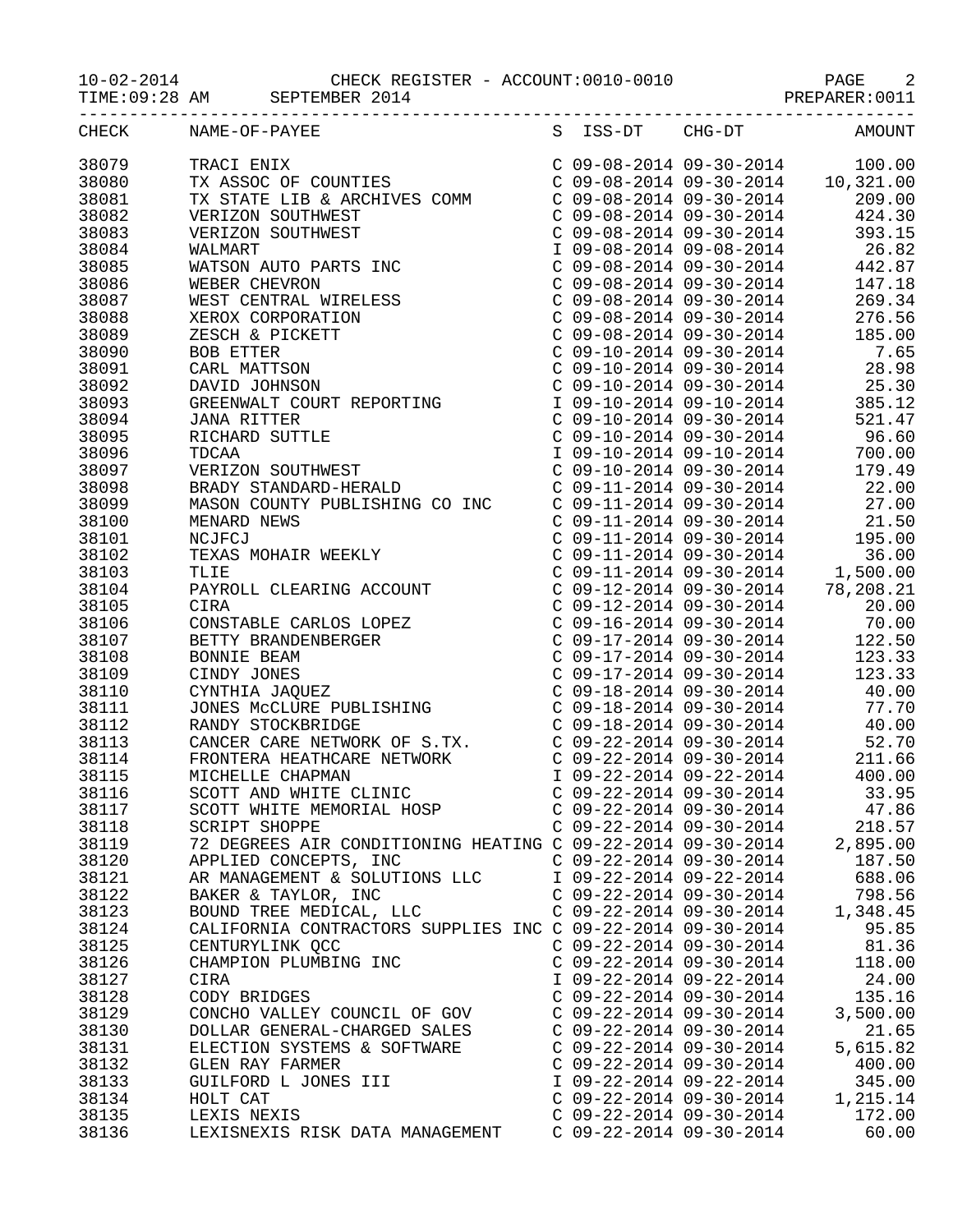10-02-2014 CHECK REGISTER - ACCOUNT:0010-0010 PAGE 3

TIME:09:28 AM SEPTEMBER 2014 CHARGE SERVICES SERVICES SERVICES SERVICES SERVICES SERVICES SERVICES SERVICES SE

|       | CHECK NAME-OF-PAYEE                                                                                                                                     |  | S ISS-DT CHG-DT AMOUNT           |            |
|-------|---------------------------------------------------------------------------------------------------------------------------------------------------------|--|----------------------------------|------------|
| 38137 |                                                                                                                                                         |  |                                  |            |
| 38138 | LOWE'S PAY AND SAVE INC                                                                                                                                 |  | $C$ 09-22-2014 09-30-2014        | 108.02     |
| 38139 |                                                                                                                                                         |  |                                  |            |
| 38140 | MCCREARY VESELKA BRAGG & ALLEN                                                                                                                          |  | I 09-22-2014 09-22-2014 1,000.50 |            |
| 38141 | OVERDRIVE INC                                                                                                                                           |  | C 09-22-2014 09-30-2014          | 218.83     |
| 38142 | PITNEY BOWES                                                                                                                                            |  | $C$ 09-22-2014 09-30-2014        | 162.24     |
| 38143 | PRATER EQUIPMENT CO INC<br>PRATER EQUIPMENT CO INC<br>I 09-22-2014 09-22-2014 4,741.36                                                                  |  |                                  |            |
| 38144 | QUILL CORPORATION                                                                                                                                       |  | $C$ 09-22-2014 09-30-2014        | 522.80     |
| 38145 | REGIONAL PUBLIC DEFENDER OFFICE/LUB I 09-22-2014 09-22-2014                                                                                             |  |                                  | 1,535.00   |
| 38146 | RELIABLE TIRE DISPOSAL                                                                                                                                  |  | I 09-22-2014 09-22-2014          | 156.00     |
| 38147 |                                                                                                                                                         |  | $C$ 09-22-2014 09-30-2014        | 202.47     |
| 38148 | SHELL FLEET PLUS<br>SMITH MUNICIPAL SUPPLIES                                                                                                            |  | I 09-22-2014 09-22-2014          | 104.71     |
| 38149 | SMITH MONICIPAL SOPPLIES<br>STEPHEN B ABLES<br>SW HOSPITAL LLANO<br>VERIZON<br>VERIZON SOUTHWEST<br>VERIZON SOUTHWEST<br>VIDACARE<br>WORTHINGTON DIRECT |  | C 09-22-2014 09-30-2014          | 73.92      |
| 38150 |                                                                                                                                                         |  | $C$ 09-22-2014 09-30-2014        | 1,463.16   |
| 38151 |                                                                                                                                                         |  | $C$ 09-22-2014 09-30-2014 195.04 |            |
| 38152 |                                                                                                                                                         |  | $C$ 09-22-2014 09-30-2014        | 409.76     |
| 38153 |                                                                                                                                                         |  | $C$ 09-22-2014 09-30-2014        | 203.66     |
| 38154 |                                                                                                                                                         |  | C 09-22-2014 09-30-2014          | 560.13     |
| 38155 |                                                                                                                                                         |  | $C$ 09-22-2014 09-30-2014        | 493.60     |
| 38156 | ZESCH & PICKETT                                                                                                                                         |  | C 09-22-2014 09-30-2014          | 100.00     |
| 38157 | 72 DEGREES AIR CONDITIONING HEATING C 09-22-2014 09-30-2014                                                                                             |  |                                  | 390.00     |
| 38158 | ELECTION SYSTEMS & SOFTWARE                                                                                                                             |  | C 09-22-2014 09-30-2014          | 132.40     |
| 38159 | <b>JERRY BEARDEN</b>                                                                                                                                    |  | $C$ 09-22-2014 09-30-2014        | 448.00     |
| 38160 | LONE STAR TRENCHER PARTS LLC                                                                                                                            |  | V 09-22-2014 09-29-2014          | 849.50     |
| 38161 | LUCIO MORA                                                                                                                                              |  | I 09-22-2014 09-22-2014          | 1,225.00   |
| 38162 | STEPHEN MUTSCHINK                                                                                                                                       |  | I 09-22-2014 09-22-2014          | 118.72     |
| 38163 | PAYROLL CLEARING ACCOUNT                                                                                                                                |  | $C$ 09-29-2014 09-30-2014        | 118,256.77 |
|       |                                                                                                                                                         |  |                                  |            |